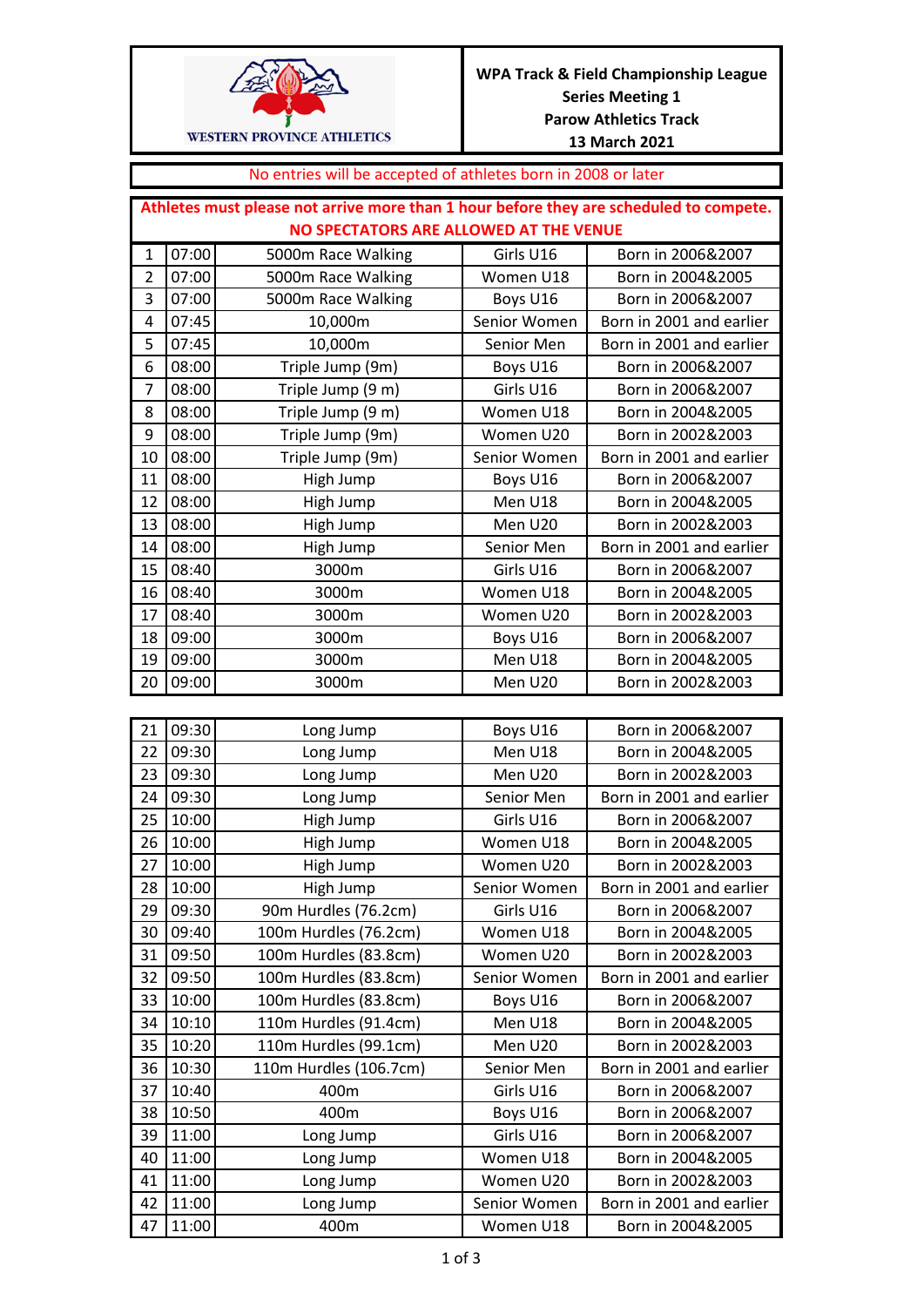| 48 | 11:10 | 400m                         | Men U18      | Born in 2004&2005        |
|----|-------|------------------------------|--------------|--------------------------|
| 49 | 11:20 | 400m                         | Women U20    | Born in 2002&2003        |
| 50 | 11:30 | 400m                         | Men U20      | Born in 2002&2003        |
| 51 | 11:40 | 400m                         | Senior Women | Born in 2001 and earlier |
| 52 | 11:50 | 400m                         | Senior Men   | Born in 2001 and earlier |
|    |       |                              |              |                          |
| 53 | 12:00 | Triple Jump (11m)            | Men U18      | Born in 2004&2005        |
| 54 | 12:10 | 800m                         | Girls U16    | Born in 2006&2007        |
| 55 | 12:20 | 800m                         | Boys U16     | Born in 2006&2007        |
| 56 | 12:30 | 800m                         | Women U18    | Born in 2004&2005        |
| 57 | 12:40 | 800m                         | Women U20    | Born in 2002&2003        |
| 58 | 12:50 | 800m                         | Senior Women | Born in 2001 and earlier |
| 59 | 13:00 | Triple Jump (13m)            | Men U20      | Born in 2002&2003        |
| 60 | 13:00 | Triple Jump (13m)            | Senior Men   | Born in 2001 and earlier |
| 65 | 13:00 | 800m                         | Men U18      | Born in 2004&2005        |
| 66 | 13:10 | 800m                         | Men U20      | Born in 2002&2003        |
| 67 | 13:20 | 800m                         | Senior Men   | Born in 2001 and earlier |
| 68 | 13:30 | 100m                         | Girls U16    | Born in 2006&2007        |
| 69 | 13:40 | 100m                         | Boys U16     | Born in 2006&2007        |
| 70 | 13:50 | 100m                         | Women U18    | Born in 2004&2005        |
| 71 | 14:00 | 100m                         | Men U18      | Born in 2004&2005        |
| 72 | 14:10 | 100m                         | Women U20    | Born in 2002&2003        |
| 73 | 14:20 | 100m                         | Men U20      | Born in 2002&2003        |
| 74 | 14:30 | 100m                         | Senior Women | Born in 2001 and earlier |
| 75 | 14:40 | 100m                         | Senior Men   | Born in 2001 and earlier |
| 76 | 14:50 | 1500m Steeple Chase (76.2cm) | Girls U16    | Born in 2006&2007        |
| 77 | 14:50 | 1500m Steeple Chase (76.2cm) | Boys U16     | Born in 2006&2007        |
| 78 | 15:00 | 2000m Steeple Chase (76.2cm) | Women U18    | Born in 2004&2005        |
| 79 | 15:15 | 2000m Steeple Chase (83.8cm) | Men U18      | Born in 2004&2005        |
| 80 | 15:30 | 3000m Steeple Chase (76.2cm) | Women U20    | Born in 2002&2003        |
| 81 | 15:30 | 3000m Steeple Chase (76.2cm) | Senior Women | Born in 2001 and earlier |
| 82 | 15:45 | 3000m Steeple Chase (91.4cm) | Men U20      | Born in 2002&2003        |
| 83 | 15:45 | 3000m Steeple Chase (91.4cm) | Senior Men   | Born in 2001 and earlier |
|    |       |                              |              |                          |
| 84 | 16:00 | 200m                         | Girls U16    | Born in 2006&2007        |
| 85 | 16:10 | 200m                         | Boys U16     | Born in 2006&2007        |
| 86 | 16:20 | 200m                         | Women U18    | Born in 2004&2005        |
| 87 | 16:30 | 200m                         | Men U18      | Born in 2004&2005        |
| 88 | 16:40 | 200m                         | Women U20    | Born in 2002&2003        |
| 89 | 16:50 | 200m                         | Senior Women | Born in 2001 and earlier |
| 90 | 17:00 | 200 <sub>m</sub>             | Men U20      | Born in 2002&2003        |

| 87  | 16:30         | 200m                  | Men U18      | Born in 2004&2005        |
|-----|---------------|-----------------------|--------------|--------------------------|
| 88  | 16:40         | 200 <sub>m</sub>      | Women U20    | Born in 2002&2003        |
| 89  | 16:50         | 200 <sub>m</sub>      | Senior Women | Born in 2001 and earlier |
| 90  | 17:00         | 200 <sub>m</sub>      | Men U20      | Born in 2002&2003        |
| 91  | 17:10         | 200 <sub>m</sub>      | Senior Men   | Born in 2001 and earlier |
| 92  | 17:20         | 1500m                 | Girls U16    | Born in 2006&2007        |
| 93  | 17:20         | 1500m                 | Women U18    | Born in 2004&2005        |
| 94  | 17:30         | 1500m                 | Women U20    | Born in 2002&2003        |
| 95  | 17:30         | 1500m                 | Senior Women | Born in 2001 and earlier |
| 96  | 17:40         | 1500m                 | Boys U16     | Born in 2006&2007        |
| 97  | 17:40         | 1500m                 | Men U18      | Born in 2004&2005        |
| 98  | 17:50         | 1500m                 | Men U20      | Born in 2002&2003        |
| 99  | 17:50         | 1500m                 | Senior Men   | Born in 2001 and earlier |
| 100 | 18:00         | 300m Hurdles (83.8cm) | Boys U16     | Born in 2006&2007        |
|     | $101$   18:10 | 300m Hurdles (76.2cm) | Girls U16    | Born in 2006&2007        |
|     | 102 18:20     | 400m Hurdles (76.2cm) | Women U18    | Born in 2004&2005        |